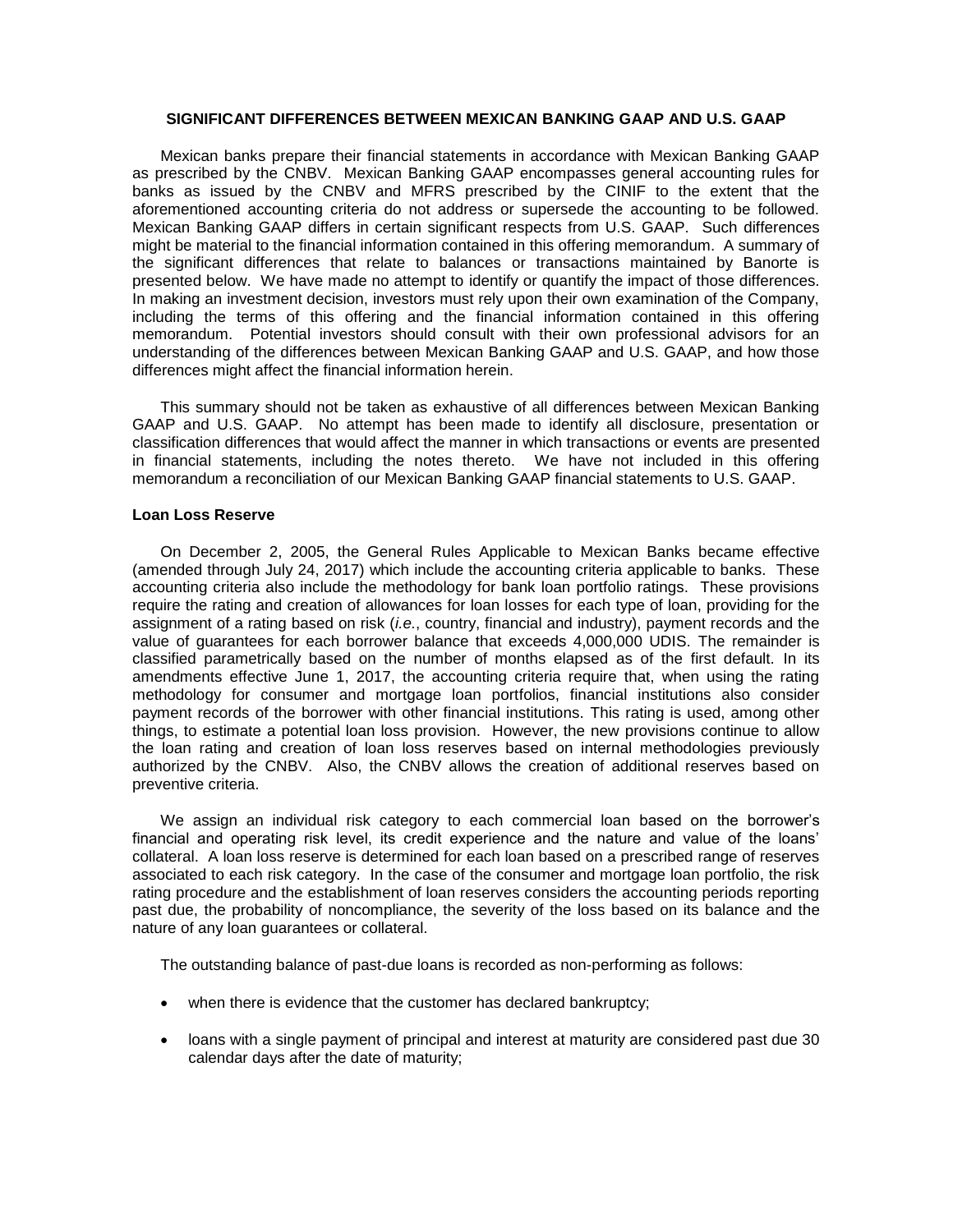- loans with a single payment of principal at maturity and with scheduled interest payments are considered past due 30 calendar days after principal becomes past due and 90 calendar days after interest becomes past due;
- loans whose payment of principal and interest had been agreed to in scheduled payments are considered past due 90 days after the first installment is past due;
- in the case where a revolving line of credit is granted, loans are considered past due when payment has not been received for two normal billing periods or, when the billing period is not monthly, 60 calendar days following maturity; and
- customer bank accounts showing overdrafts are reported as non-performing loans at the time the overdraft occurs.

The U.S. GAAP methodology for recognition of loan losses is provided by the Financial Accounting Standards Board ("FASB") Accounting Standard Codification ("ASC") 450 *Contingencies* (previously Statement of Financial Accounting Standard ("SFAS") No. 5, "Accounting for Contingencies") and ASC 310 *Receivables* (previously SFAS No. 114, "Accounting by Creditors for Impairment of a Loan"), which establish that an estimated loss should be accrued when, based on information available prior to the issuance of the financial statements, it is probable that a loan has been impaired at the date of the financial statements and the amount of the loss can be reasonably estimated. For larger non-homogeneous loans, all individual loans should be assessed for impairment under ASC 310 (except for large groups of smaller-balance homogeneous loans which are collectively evaluated for impairment). Specific provisions are calculated when it is determined that it is probable that a bank will not recover the full contractual principal and interest on a loan (impaired loan), in accordance with the original contractual terms.

Under U.S. GAAP, estimated losses on impaired loans that are individually assessed are required to be measured at the present value of expected future cash flows discounted at the loan's effective rate, the loan's observable market price or at the fair value of the collateral if the loan is collateral dependent. To calculate the allowance required for smaller-balance impaired loans and unimpaired loans, historical loss ratios are determined by analyzing historical loss trends. These ratios are determined by loan type to obtain loss estimates for homogeneous groups of clients. Such historical loss ratios are updated to incorporate the most recent data reflective of current economic conditions, in conjunction with industry performance trends, geographic or obligor concentrations within each portfolio segment, and any other pertinent information. These updated ratios serve as the basis for estimating the allowance for loan losses for such smaller-balance impaired loans and non-impaired loans.

Under Mexican Banking GAAP, loans may be written-off when collection efforts have been exhausted or when they have been fully provisioned. On the other hand, for U.S. GAAP, loans (or portions of particular loans) should be written-off in the period that they are deemed uncollectible.

# **Non-Accrual Loans**

Under Mexican Banking GAAP, the recognition of interest income is suspended when loans become past due based on the number of past due periods as established by the CNBV.

Under U.S. GAAP, the accrual of interest is generally discontinued when, in the opinion of management, it is expected that the borrower will not be able to fully pay its principal and interest. Generally this occurs when loans are 90 days or more past due. Any accrued but uncollected interest is reversed against interest income at that time.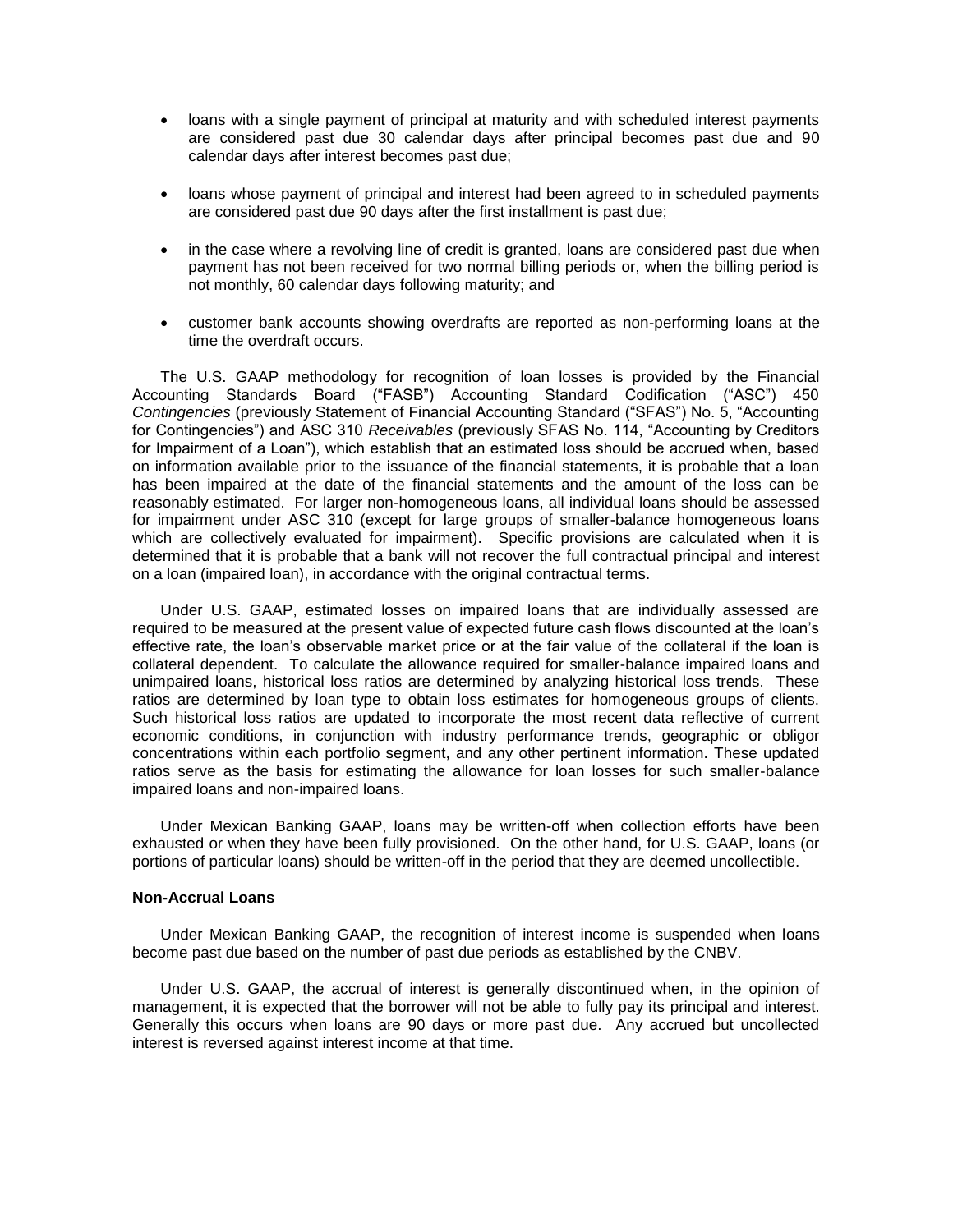### **Foreclosed Assets**

Under Mexican Banking GAAP, there are two categories of foreclosed assets: (1) those received as payment in-kind and (2) those that are repossessed by judicial order. For both categories, foreclosed assets are recorded at the lesser of cost or estimated net realizable value.

On date of foreclosure, if the book value (contractual value) of the loan to be foreclosed is higher than net realizable value of the foreclosed asset the difference will be charged to the loan loss allowance. If the book value (contractual value) of the loan to be foreclosed is lower than the net realizable value of the repossessed asset, the carrying amount of the foreclosed asset is the book value of the loan. Foreclosed assets are subsequently adjusted by standard provisions as issued by the CNBV. The provisions depend on the nature of the foreclosed asset and the number of months outstanding.

Under U.S. GAAP, as required by ASC 470 *Debt* (previously SFAS No. 15, "Accounting by Debtors and Creditors for Troubled Debt Restructurings"), foreclosed assets received in full satisfaction of a receivable are reported at the time of foreclosure or physical possession at their estimated fair value less estimated costs of sale. If the foreclosed asset qualifies as an asset held for a long lived asset to be disposed by sale in accordance with ASC 360 *Property, Plant and Equipment* (previously SFAS No. 144, "Accounting for the Impairment or Disposal of Long-Lived Assets"), such asset is thereafter carried at the lower of its carrying amount or fair value less estimated sale costs. Those assets not eligible for being considered as assets to be disposed of by sale are considered assets to be held and used and are depreciated based on their useful lives and are subject to impairment tests under ASC 360.

### **Investment Valuation**

Under Mexican Banking GAAP, investments are divided into the following categories:

- Trading securities are defined as those in which management invests to obtain gains from short-term price fluctuations. The unrealized gains or losses resulting from the mark-tomarket of these investments are recognized in the statement of income for the period.
- For-sale securities are those in which management invests to obtain medium-term earnings. The unrealized gains or losses resulting from the mark-to-market of equity securities, net of deferred taxes, is recognized in stockholders' equity.
- Held-to-maturity investments are those instruments in which management invests with the intention of holding them until maturity and are recorded at amortized cost. Furthermore, on November 9, 2009, the CNBV issued a ruling to amend the General Rules Applicable to Mexican Banks, which allows securities to be reclassified to the category of securities held to maturity or from the category of trading securities to that of securities available for sale, albeit with the prior express authorization of the CNBV.

Under Mexican Banking GAAP, the fair value amounts are determined by independent third party price quotes or in certain cases based on internal valuation methods. The fair value adjustment for for-sale equity securities is reflected in equity and includes the related deferred income tax effects and loss from monetary position (if determined). All amounts are reversed into earnings upon sale or maturity of the securities.

Under Mexican Banking GAAP, provisions must be made for permanent impairment of for-sale or held-to-maturity securities. If the conditions that led to the provision being established improve sufficiently, then the provision can be reversed.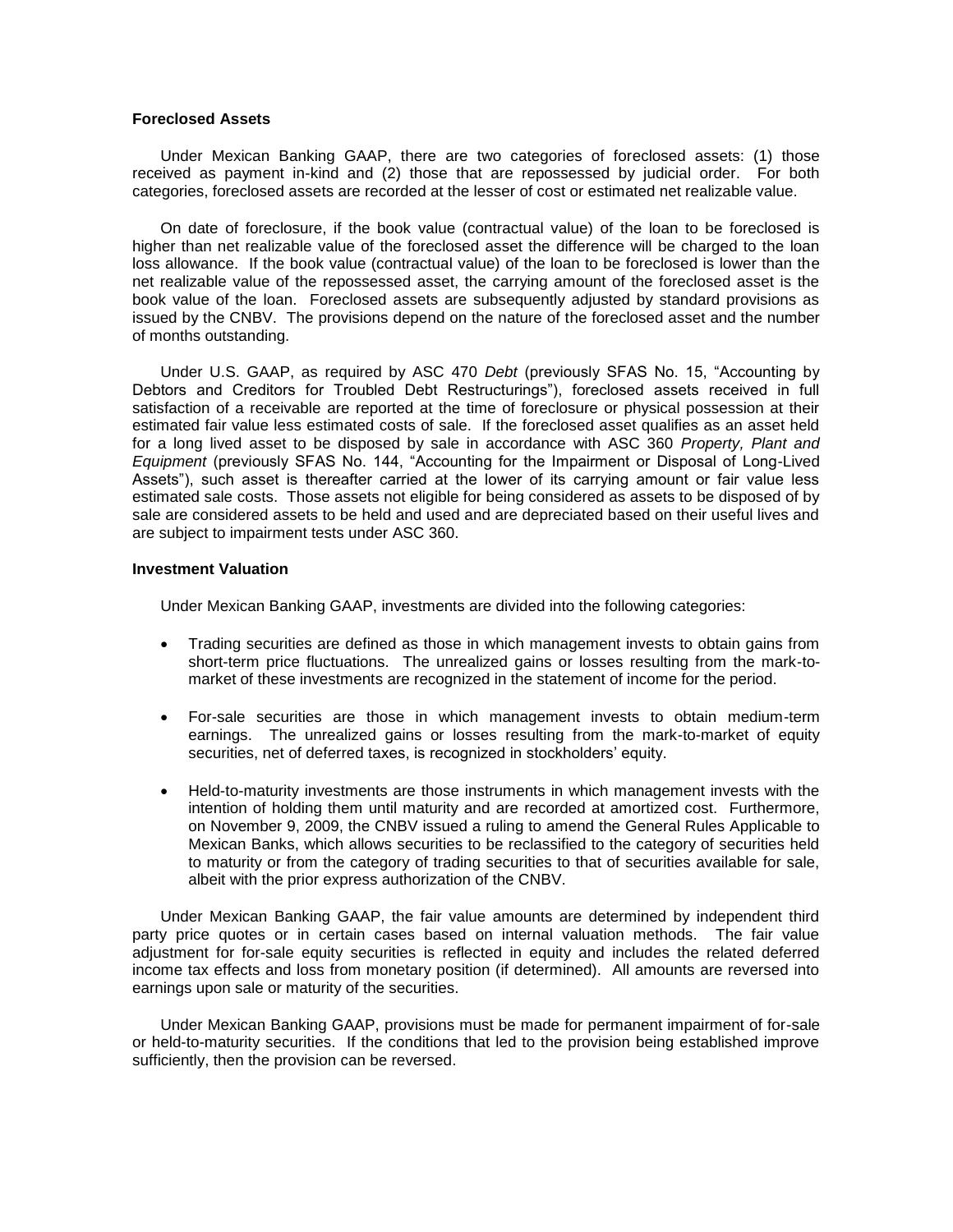For U.S. GAAP, under ASC 320 *Investments—Debt and Equity Securities* (previously SFAS No. 115, "Accounting for Certain Investments in Debt and Equity Securities"):

- Debt securities must be classified, according to management's intent and ability to hold the security, within one of the following categories: held-to-maturity, trading, or available-forsale. Marketable equity securities must be classified as either trading securities or available-for-sale securities.
- Trading securities are those actively bought and sold. Such securities are recorded at fair value, with resulting unrealized gains and losses recognized in the statement of income.
- Securities which management has the intent and ability to hold to maturity are classified as held-to-maturity, a classification allowed only for debt securities, except for preferred stock with required redemption dates. Held-to-maturity securities are carried at amortized cost.
- All other debt securities and marketable equity securities that are not classified as debt securities or held-to-maturity securities are classified as available-for-sale securities. Available-for-sale securities are recorded at fair value with the resulting unrealized gains and losses recorded net of applicable deferred taxes as other comprehensive income ("OCI"), a separate component of shareholders' equity until realized, at which time the realized gain or loss is recorded in the income statement. Non-marketable equity securities are valued at cost, less a provision for other-than temporary impairment in value.

U.S. GAAP has specific criteria limiting reclassifications of securities within the held-to-maturity classification. If any sales are made from the held-to-maturity portfolio other than in certain specific circumstances, then all held-to-maturity securities are deemed to be tainted and are consequently classified as available-for-sale.

U.S. GAAP does not contemplate the monetary position effect which is presently recognized under Mexican Banking GAAP. Nevertheless, under U.S. GAAP, if there is a decline in carrying amount of an available-for-sale or held-to-maturity security below its fair value, it is judged to be other-than-temporary, the cost basis of the individual security is written down to its fair value and the amount of the write-down is recorded as charged to income. The new written down value of the security forms the new cost basis of the security. An impairment loss cannot be reversed if conditions improve.

For Mexican Banking GAAP purposes, any foreign currency effects on available-for-sale debt securities are reported in earnings. However, under U.S. GAAP and per ASC 310-10-35 (*Fair*  Value Changes of Foreign-Currency-Denominated Available-for-Sale Debt Securities paragraphs 36-37) (formerly EITF 96-15 "Accounting for the Effects of Changes in Foreign Currency Exchange Rates on Foreign-Currency-Denominated Available-for-Sale Debt Securities"), the entire change in the fair value of foreign-currency-denominated available-for-sale debt securities should be reported in stockholders' equity. This fair value serves as the basis under which other-than temporary impairment is considered.

## **Fair Value of Financial Instruments**

Mexican Banking GAAP defines fair value as the amount an interested and informed market participant would be willing to exchange for the purchase or sale of an asset or to assume or settle a liability in a free market. This definition can consider either an entry or an exit price.

U.S. GAAP defines fair value as the price that would be received to sell an asset or paid to transfer a liability in an orderly transaction between market participants at the measurement date. This definition only considers an exit price. Consideration must be given to the principal and most advantageous market and the highest and best use of the asset.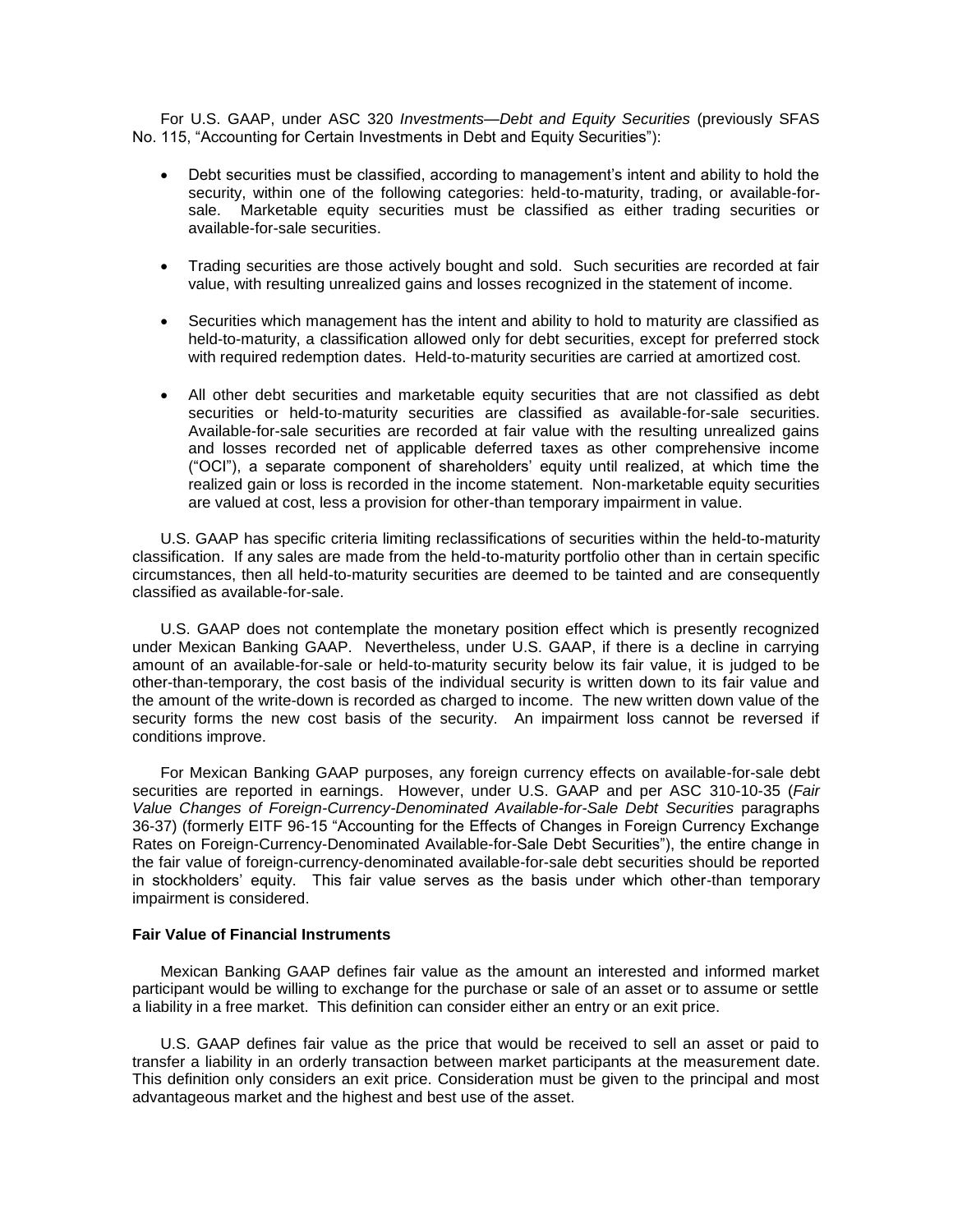Furthermore, U.S. GAAP establishes a three-level hierarchy to be used when measuring and disclosing fair value in a company's financial statements. Categorization within the fair value hierarchy is based on the lowest level of significant input to its valuation. The following is a description of the three hierarchy levels:

- Level 1—Listed prices for identical instruments in active markets.
- Level 2—Listed prices for similar instruments in active markets; listed prices for identical or similar instruments in markets that are not active; and model-derived valuations in which all significant inputs and significant value drivers are observable in active markets.
- Level 3—Valuations derived from valuation techniques in which one or more significant inputs or significant value drivers are unobservable*.*

### **Repurchase Agreements**

Under Mexican Banking GAAP, at the contracting date of the repurchase transaction, when the financial institution is the reselling party, the entry of cash or a debit settlement account, and an account payable at fair value, initially at the agreed-upon price, is recorded and represents the obligation to restitute cash to the repurchasing party. Subsequently, during the term of the repurchase transaction, the account payable is valued at fair value by recognizing the interest on the repurchase agreement using the effective interest method in results of the year. In relation to the collateral granted, the credit institution will reclassify the financial assets in its balance sheet as restricted, which will be valued based on the criteria described above in this note until the maturity of the repurchase transaction.

When an entity acts as repurchasing party, the withdrawal of funds available is recognized on the contracting date of the repurchase transaction or a credit settlement account, with an account receivable recorded at fair value, initially at the agreed-upon price, which represents the right to recover the cash paid. The account receivable will be valued subsequently during the term of the repurchase agreement at fair value through the recognition of interest on the repurchase agreement based on the effective interest method in the results of the year. Similarly, if the repurchasing party becomes a reselling party based on the performance of another repurchase transaction with the collateral received in guarantee for the initial transaction, the interest generated by the second repurchase transaction must be recognized in the results of the year when accrued, according to the effective interest method, and also affects the valued account payable according to the applied cost.

Under U.S. GAAP, repurchase agreements are transfer transactions subject to specific provisions and conditions that must be met in order for a transaction to qualify as a sale rather than a secured borrowing. In most cases, banks in the U.S. enter into repurchase transactions that qualify as secured borrowings. Accordingly, our assets subject to a repurchase agreement would not be derecognized.

### **Derivatives**

Under Mexican Banking GAAP, the assets and/or liabilities arising from transactions with derivative financial instruments are recognized or cancelled in the financial statements on the date the transaction is carried out, regardless of the date of settlement or delivery of the asset. Financial institutions initially recognize all derivatives as assets or liabilities in the balance sheet at fair value, taking into consideration the execution price. Any transaction costs that are directly attributable to the acquisition of the derivative are directly recognized in results. All derivatives are valued at fair value without deducting any estimated sale costs or other types of disposal. The period net valuation effects are recognized in the results of the period as trading gain/loss.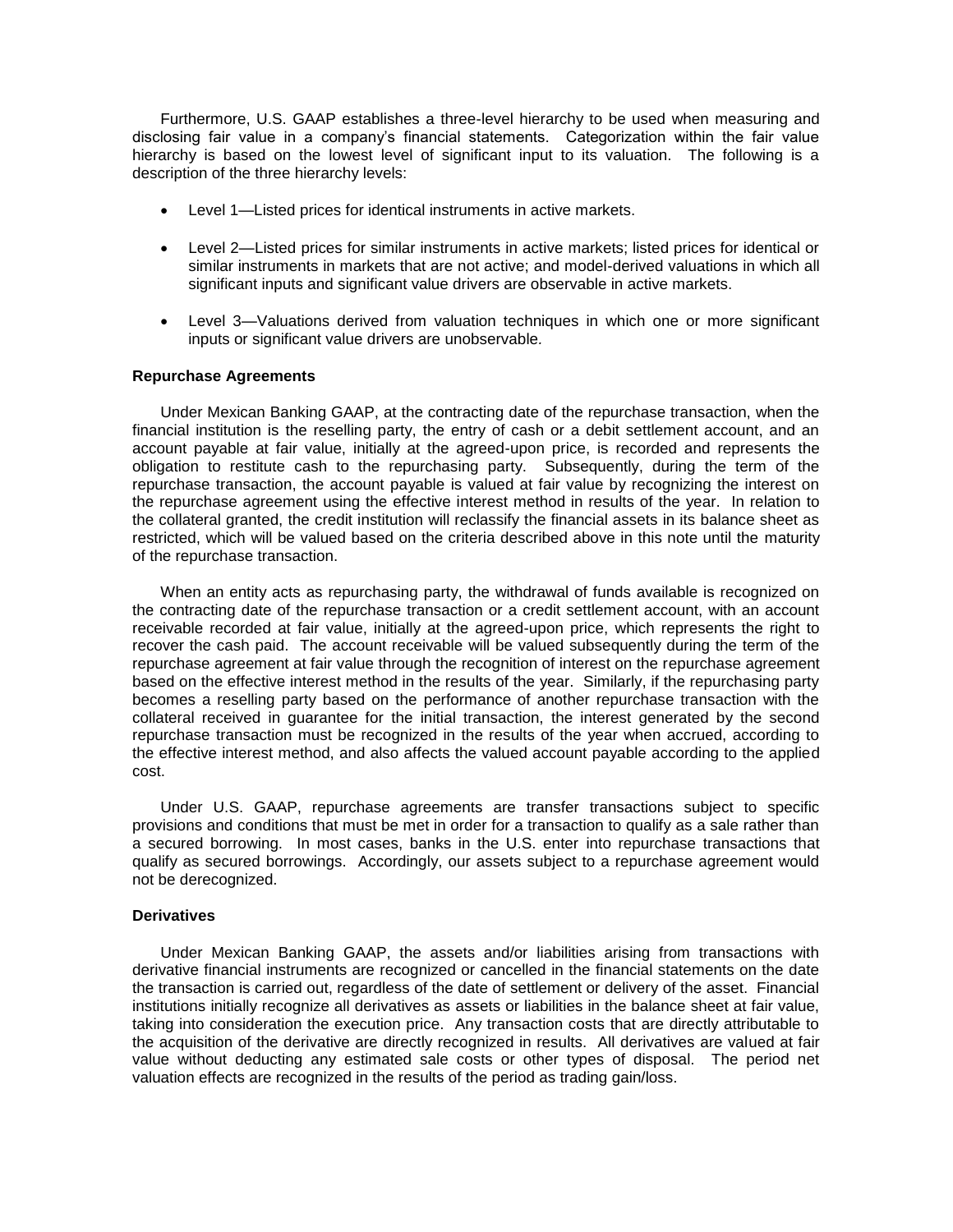Under Mexican Banking GAAP, a financial institution should consider the following the CNBV requirements for the purposes of classifying a derivative financial instrument:

- Hedging of an open risk position Consists of the purchase or sale of derivative financial instruments to reduce the risk of a transaction or group of transactions. If they are fair value hedges, the primary position covered is valued at market and the net effect of the derivative hedge instrument is recorded in results of the period. If they are cash flow hedges, the hedge derivative instrument is valued at market and the valuation for the effective portion of the hedge is recorded within OCI account in stockholders' equity. Any ineffective portion is recorded in results.
- Trading positions Consist of the positions assumed by the financial institution as market participant for purposes other than hedging risk positions. In forward and futures contracts, the balances represent the difference between the fair value of the contract and the contracted forward price. If the difference is positive, it is considered as surplus value and presented under assets; however, if negative, it is considered as a shortfall and presented under liabilities. In options, their balance represents the fair value of the premium and they are valued at fair value, recognizing the valuation effects in the results for the year. In swaps, the balance represents the difference between the fair value of the swap asset and liability.

Under U.S. GAAP, ASC 815 *Derivatives and Hedging* (previously SFAS No. 133, "Accounting for Derivative Instruments and Hedging Activities") provides that:

- Derivative financial instruments, although considered to be an effective hedge from an economic perspective that have not been designated as a hedge for accounting purposes are recognized in the balance sheet at fair value with changes in the fair value recognized in earnings concurrently with the change in fair value of the underlying assets and liabilities.
- For all derivative instruments that qualify as fair value hedges for accounting purposes, of existing assets, liabilities or firm commitments, the change in fair value of the derivative should be accounted for in the statement of income, and be fully or partially offset in the statement of income by the change in fair value of the underlying hedged item.
- For all derivative contracts that qualify as hedges of cash flows for accounting purposes, the change in the fair value of the derivative should be initially recorded in OCI in stockholders' equity. Once the effects of the underlying hedged transaction are recognized in earnings, the corresponding amount in OCI is reclassified to the statement of income to offset the effect of the hedged transaction.
- All derivative instruments that qualify as hedges are subject to periodic effectiveness testing. Effectiveness is the derivative instrument's ability to generate offsetting changes in the fair value or cash flows of the underlying hedged item. The ineffective portion of the change in fair value for a hedged derivative is immediately recognized in earnings, regardless of whether the hedged derivative is designated as a cash flow or fair value hedge.

Under Mexican Banking GAAP, the designation of a derivative instrument as a hedge of a net position ("macro hedging") is allowed. However, macro hedging is not permitted under U.S. GAAP.

However under U.S. GAAP, certain implicit or explicit terms included in host contracts that affect some or all of the cash flows or the value of other exchanges required by the contract in a manner similar to a derivative instrument, must be separated from the host contract and accounted for at fair value. Under Mexican Banking GAAP, the recognition of embedded derivative instruments is required beginning in 2009.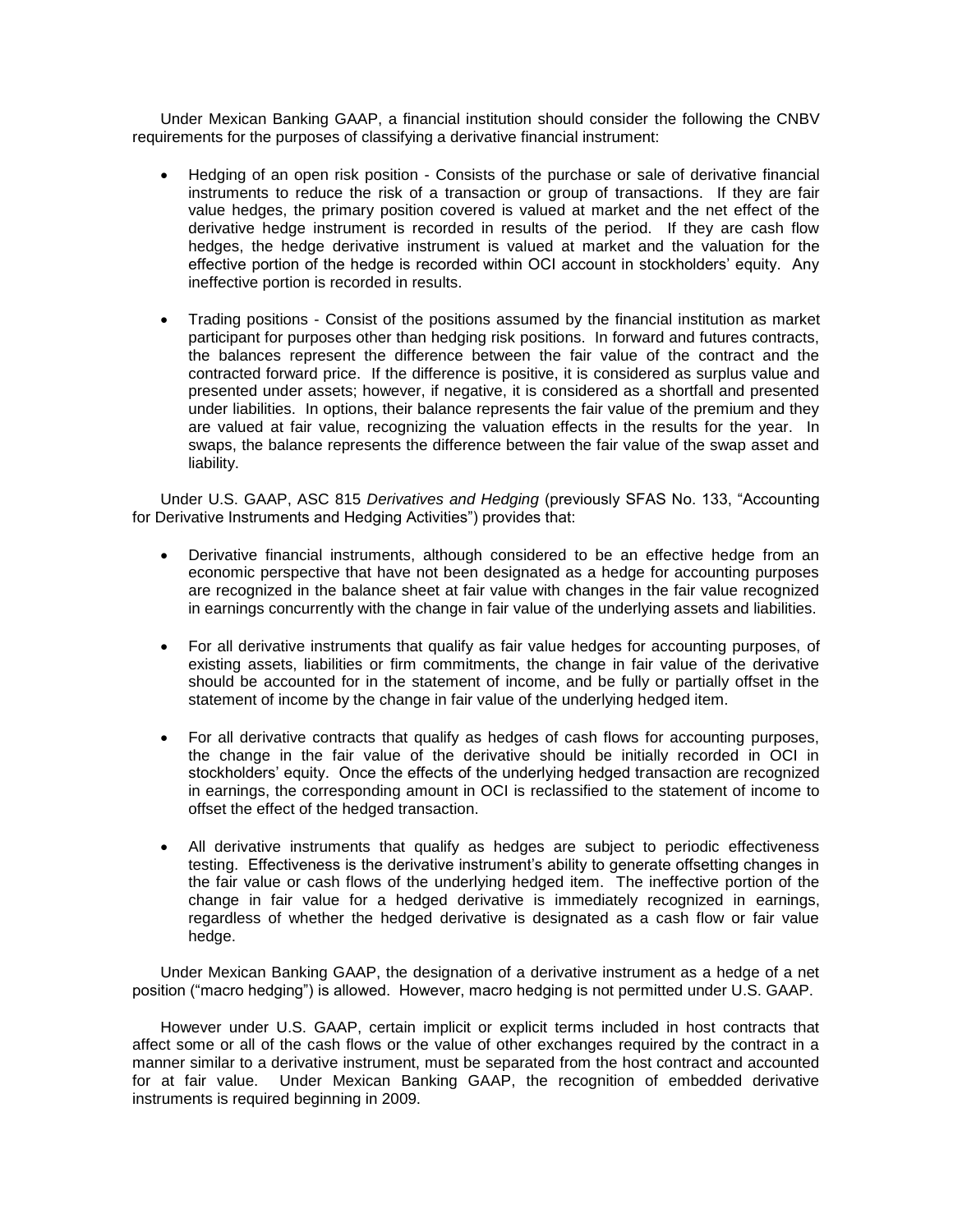### **Securitized Transactions and the Consolidation of Special-Purpose Entities**

Under Mexican Banking GAAP, as of January 1, 2009, securitized transactions must fulfill the requirements established in accounting criterion C-1 "Recognition and derecognition of financial assets" in order to be considered a sale and transfer of assets. If this is not the case, these assets must remain on the balance sheet, together with the respective debt issuances and the effects on results based on this criterion. Furthermore, a company must consolidate a special-purpose entity (SPE) when the economic basis of the relationship between both entities shows that the SPE is controlled by the former. Also, all securitized transactions made before the effective date of criterion C-1, are not consolidated since this criterion was issued considering a prospective implementation.

Under U.S. GAAP, ASC 860 *Transfers and Servicing* (previously SFAS No. 140, "Accounting for Transfers and Servicing of Financial Assets and Extinguishments of Liabilities a replacement of FASB Statement 125") provides accounting and reporting standards for transfers and servicing of financial assets and extinguishments of liabilities. The guidance focuses on control. Under that approach, after a transfer of financial assets (*e.g.* a securitization), an entity recognizes the financial and servicing assets it controls and the liabilities it has incurred, derecognizes financial assets when control has been surrendered, and derecognizes liabilities when extinguished. This Statement provides consistent standards for distinguishing transfers of financial assets that are sales from transfers that are secured borrowings.

A transfer of financial assets in which the transferor surrenders control over those assets is accounted for as a sale to the extent that consideration other than beneficial interests in the transferred assets is received in exchange. The transferor has surrendered control over transferred assets if and only if all of the following conditions are met:

- The transferred assets have been isolated from the transferor (beyond the reach of the transferor and its creditors), even in bankruptcy;
- Each transferee (or, if the transferee is a qualifying special-purpose entity ("QSPE") (for more information on control that eliminates the QSPE exemption under U.S. GAAP beginning in 2016, see "—Consolidation"), each holder of its beneficial interests) has the right to pledge or exchange the assets (or beneficial interests) it received, and no condition both constrains the transferee (or holder) from taking advantage of its right to pledge or exchange and provides more than a trivial benefit to the transferor; and
- The transferor does not maintain effective control over the transferred assets through either (1) an agreement that both entitles and obligates the transferor to repurchase or redeem them before their maturity, (2) the ability to unilaterally cause the holder to return specific assets, other than through a cleanup call, or (3) an agreement that permits the transferee to require the transferor to repurchase the transferred financial assets at a price that is so favorable to the transferee that it is probable that the transferee will require the transferor to repurchase them.

# **Business Combinations**

Through December 31, 2004, under Mexican Banking GAAP, the excess of the purchase price over the adjusted book value of net assets acquired was recorded as goodwill and amortized over 20 years (negative goodwill if book value exceeded the purchase price was recognized over a period not exceeding five years). Upon the adoption of NIF B-7, "Business Acquisitions," which is similar to the required accounting practices established by U.S. GAAP, requires the purchase price to be ascribed to the fair value of separately identifiable assets and liabilities acquired and that the difference between the purchase price and the fair value of identifiable assets and liabilities be allocated to goodwill or negative goodwill, as applicable.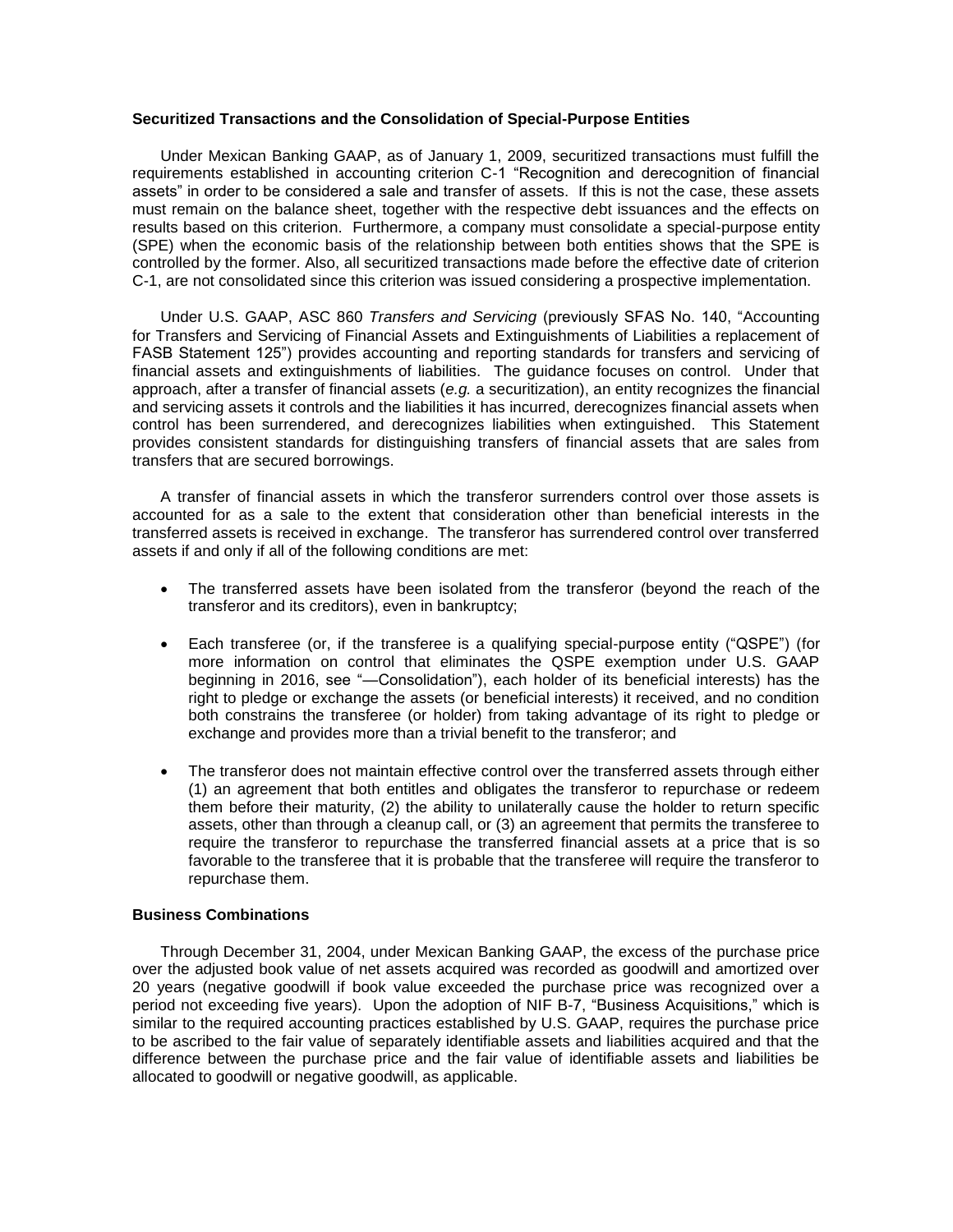Under U.S. GAAP, prior to January 1, 2009, SFAS No. 141, "Business Combinations" required the purchase price over the book value of assets and liabilities acquired to be allocated to the fair value of separately identifiable assets and liabilities acquired.

Under U.S. GAAP, beginning in January 1, 2009, ASC 805-10 (SFAS No. 141(R), "Business Combinations – a replacement of FASB No. 141"), now requires an acquirer in a business combination to (a) recognize assets acquired, liabilities assumed, and any noncontrolling interest in the acquiree at fair value as of the acquisition date, and (b) expense all acquisition-related costs. ASC 805-10 (SFAS No. 141(R)), also amends ASC 740-10 (SFAS No. 109, "Accounting for Income Taxes") to require that any reductions to an acquired entity's valuation allowances on deferred taxes and acquired tax contingencies that occur after the measurement period be recorded as a component of income tax expense.

### **Employee Retirement Obligations**

Mexican Banking GAAP requires the recognition of a severance indemnity liability calculated based on actuarial computations. Similar recognition criteria under U.S. GAAP are established in ASC 712 *Compensation—Nonretirement Postemployment Benefits* (previously SFAS No. 112, "Employers' Accounting for Post-employment Benefits"), which requires that a liability for certain termination benefits provided under an ongoing benefit arrangement such as these statutorily mandated severance indemnities, be recognized when the likelihood of future settlement is probable and the liability can be reasonably estimated.

Under Mexican Banking GAAP, pension and seniority premium obligations are determined in accordance with NIF D-3. Under U.S. GAAP, such costs are accounted for in accordance with ASC 715 *Compensation—Retirement Benefits* (previously SFAS No. 87, "Employers' Accounting for Pensions"), whereby the liability is measured, similar to Mexican Banking GAAP, using the projected unit credit method at either corporate or government bonds based discount rates. The U.S. GAAP standard became effective on January 1, 1989 whereas NIF D-3 became effective on January 1, 1993. Therefore, a difference between Mexican Banking GAAP and U.S. GAAP exists due to the accounting for the transition obligation at different implementation dates.

Post-retirement benefits are accounted for under U.S. GAAP in accordance with ASC 715 (previously SFAS No. 106, "Employers' Accounting for Postretirement Benefits Other Than Pensions"), which applies to all post-retirement benefits, such as life insurance provided outside a pension plan or other postretirement health care and welfare benefits expected to be provided by an employer to current and former employees. The cost of postretirement benefits is recognized over the employees' service periods and actuarial assumptions are used to project the cost of health care benefits and the present value of those benefits. For Mexican Banking GAAP purposes, as required by NIF D-3, we account for such benefits in a manner similar to U.S. GAAP. SFAS No. 106 became effective on January 1, 2003 whereas NIF D-3 became effective on January 1, 1993.

In addition, under U.S. GAAP, the accounting for defined benefit postretirement plans, which include seniority premiums within Mexico, was amended in 2006 such that an employer is required to recognize the overfunded or underfunded status of a defined benefit postretirement plan (other than a multiemployer plan) as an asset or liability in its statement of financial position, recognizing changes in that funded status in the year in which the changes occur through OCI. Accordingly, unrecognized items may exist in Mexican FRS which are included as part of the employee benefit liability under U.S. GAAP.

Starting January 1, 2016, amendments to NIF D-3 became effective, in which unrecognized actuarial items, should be treated as follows:

a) the whole balance of the modifications to the plan (past service) not yet recorded, should be recorded affecting the retained earnings of the oldest period presented;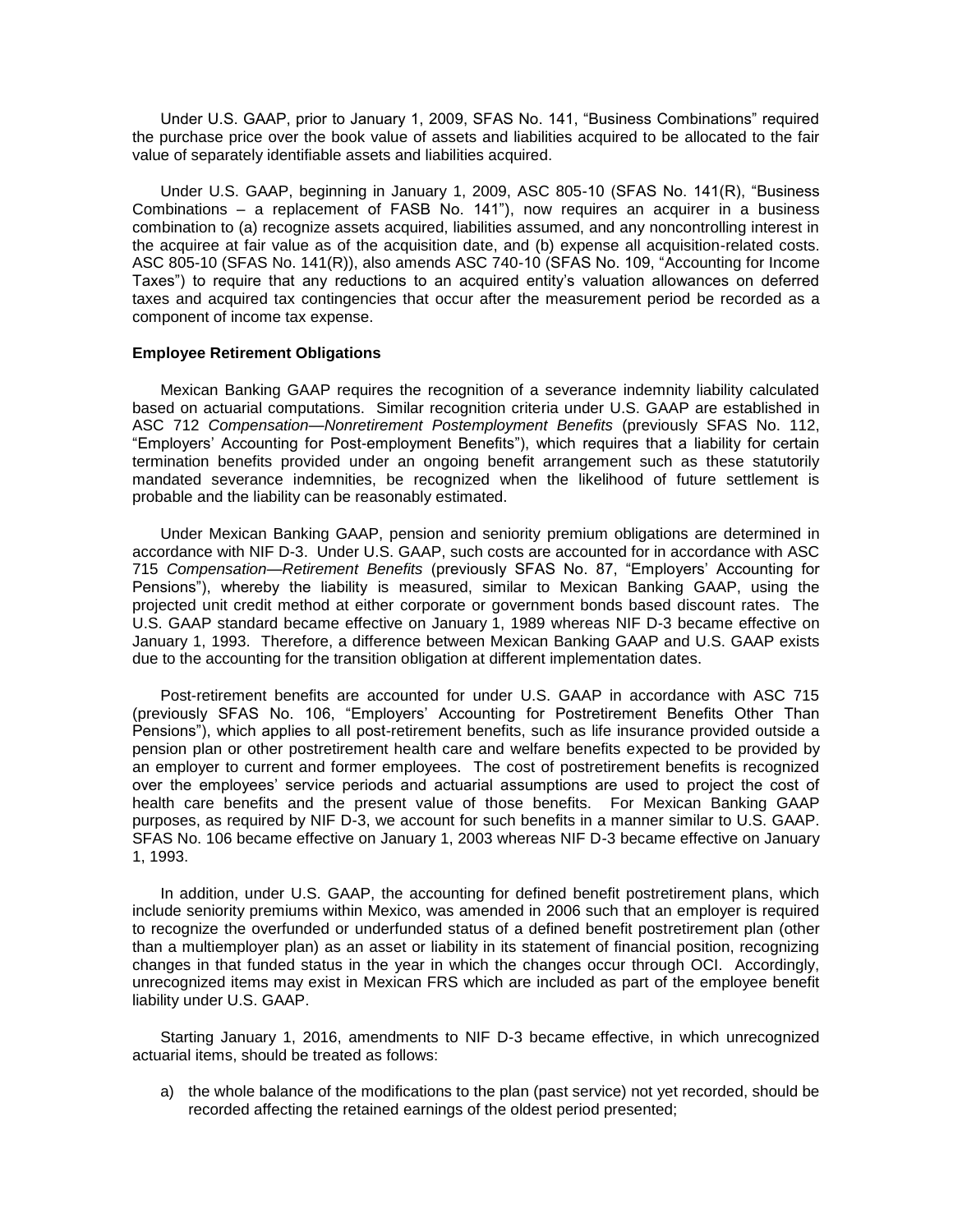b) the accumulated unrecorded Profit or Losses of the Plan (GPP) (for entities that used the projected unit credit method), should be recorded affecting the initial balance of OCI for remedies of the oldest period presented.

Therefore, a difference arises since U.S. GAAP has not amended the recognition of actuarial remeasurements.

#### **Guarantees**

For Mexican Banking GAAP purposes, guarantees are recorded at cost at inception and disclosed in memorandum accounts unless payments in connection with the guarantee are probable, where the amounts expected to be paid are recorded.

For U.S. GAAP purposes, guarantees are accounted for under ASC 460 *Guarantees*  (previously FIN 45, "Guarantor's Accounting and Disclosure Requirements for Guarantees, Including Indirect Guarantees of Indebtedness of Others—an interpretation of FASB Statements No. 5, 57, and 107 and rescission of FASB interpretation No. 34"), which requires that an entity recognizes, at the inception of a guarantee, a liability for the fair value of the obligation undertaken in issuing such guarantee.

For Mexican Banking GAAP purposes, guarantees are recorded at cost at inception and disclosed in memorandum accounts unless payments in connection with the guarantee are probable, where the amounts expected to be paid are recorded.

#### **Equity Method Investees**

Under Mexican Banking GAAP, investments in associated companies in which we have more than a 10% ownership, are accounted for by the equity method.

For U.S. GAAP purposes, investments in associated companies in which we have a 20 to 50% ownership over which we can exert significant influence on the company, but do not have a controlling interest, are accounted for by the equity method. Investments in which we have less than a 20% ownership are generally accounted for under the cost method.

### **Retained Earnings Adjustments**

Where specific approval is given by the CNBV, certain adjustments and provisions which are created during the year may be charged to retained earnings and not to the statement of income for the period.

Under U.S. GAAP, when adjustments which relate to correction of errors in the prior year occur, the prior period financial statements are required to be restated. Under U.S. GAAP, loss provisions or other operating and non-operating expenses are recognized as a charge to income.

### **Deferred Income Tax**

Mexican Banking GAAP is similar to U.S. GAAP with respect to accounting for deferred income taxes in that an asset and liability approach is required. Under Mexican Banking GAAP, deferred tax assets must be reduced by a valuation allowance if it is "highly probable" that all or a portion of the deferred tax assets will not be realized. The determination of the need for a valuation allowance must consider future taxable income and the reversal of temporary taxable differences. Net deferred income tax assets or liabilities are presented within long-term assets or liabilities.

Under U.S. GAAP, deferred income taxes are also accounted for using the asset and liability approach. However, under U.S. GAAP, a valuation allowance is recognized if, based on the weight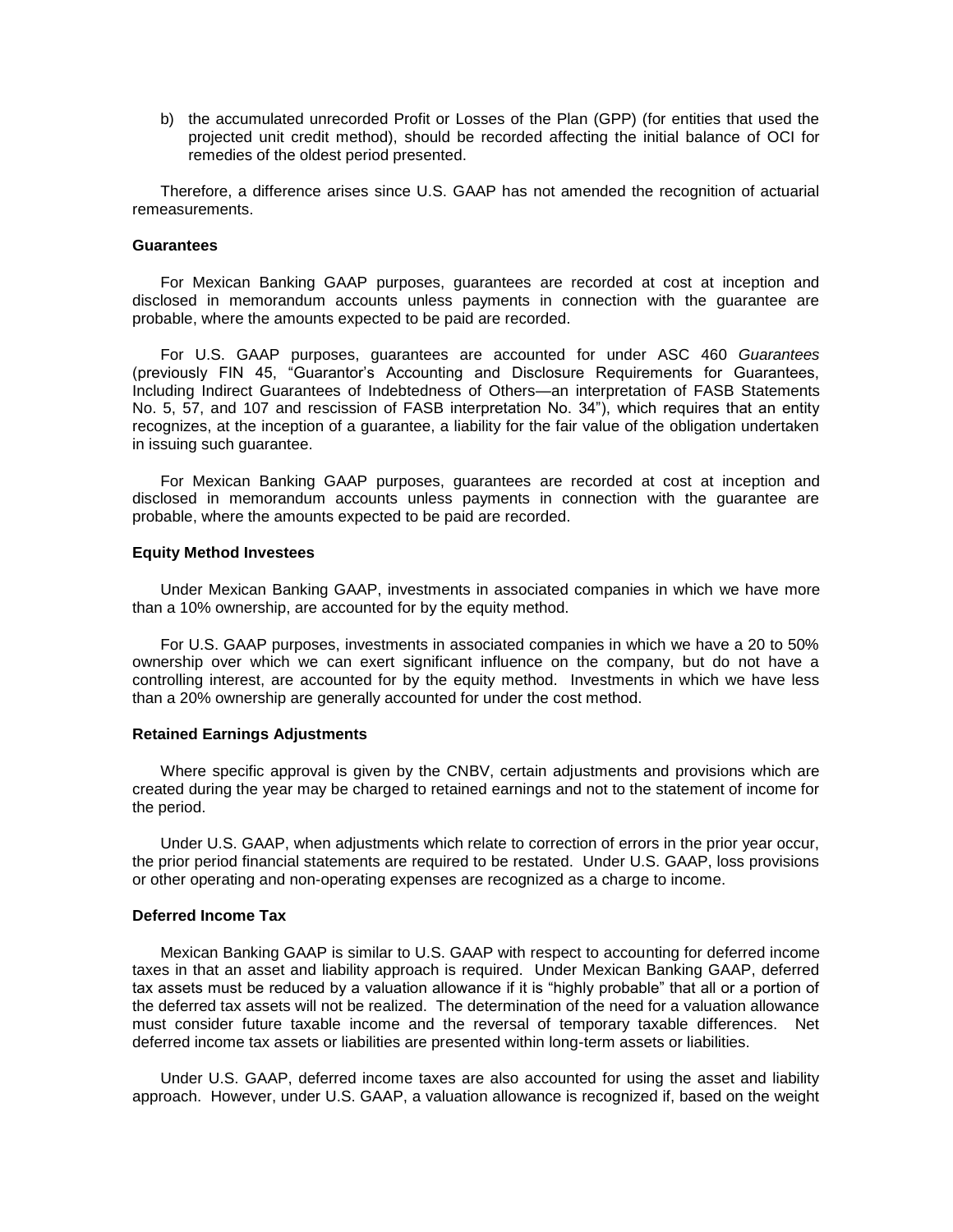of all positive and negative available evidence, it is "more likely than not" that all or a portion of the deferred tax asset will not be realized. In order to make this determination, entities must consider future reversals of taxable temporary differences, future taxable income, taxable income in prior carryback years and tax planning strategies. Additionally, if the company has experienced recurring losses, little weight, if any, may be placed on future taxable income as objective evidence to support the recoverability of a deferred income tax asset.

## **Consolidation**

Under Mexican Banking GAAP, an entity is required to consolidate subsidiaries over which it is has established control, despite not holding a majority of the voting common stock of the subsidiary. Determining whether an entity has control is based on an analysis of corporate governance and economic risk and benefits.

Under U.S. GAAP, when a company has a controlling financial interest (either through a majority voting interest or through the existence of other control factors) in an entity, such entity's financial statements should be consolidated, irrespective of whether the activities of the subsidiary are non-homogeneous with those of the parent. In addition to the traditional concept of consolidation, on January 17, 2003, the FASB issued FASB Interpretation No. 46, "Consolidation of Variable Interest Entities- an Interpretation of ARB No. 51," replaced in December 2003, by Interpretation ASC 810 Consolidation (previously No. 46(R) "Consolidation of Variable Interest Entities- an interpretation of APB 51" ("FIN 46R")), which contained certain clarifications to address accounting for variable interest entities. The primary purpose of ASC 810 is to provide guidance on the identification of, and financial reporting for, entities over which control is achieved through means other than voting rights; such entities are known as variable-interest entities ("VIEs"). Generally, VIEs are to be consolidated by the primary beneficiary which represents the enterprise that will absorb the majority of the VIEs' expected losses if they occur, receive a majority of the VIEs' residual returns if they occur, or both. Through 2009, QSPEs and certain other entities are exempt for the consolidation provisions of FIN 46R. As described in ASC 840-40 Transfers to Qualifying Special Purpose Entities (previously SFAS No. 140, par. 35), a QSPE is a trust or other legal vehicle that meets certain conditions. Under U.S. GAAP, a QSPE is not consolidated in the financial statements of a transferor or its affiliates.

Effective beginning January 1, 2019, Accounting Standards Update No. 2009-16, seeks to improve financial reporting by eliminating the exceptions for qualifying special-purpose entities from the consolidation guidance and the exception that permitted sale accounting for certain mortgage securitizations when a transferor has not surrendered control over the transferred financial assets. In addition, the amendments require enhanced disclosures about the risks that a transferor continues to be exposed to because of its continuing involvement in transferred financial assets. Comparability and consistency in accounting for transferred financial assets will also be improved through clarifications of the requirements for isolation and limitations on portions of financial assets that are eligible for sale accounting

# **Effects of Inflation**

Through December 31, 2007, Mexican Banking GAAP required that the effects of inflation be recorded in financial information and that financial statements be restated to constant Pesos as of the latest balance sheet date presented. Beginning January 1, 2008, Mexican Banking GAAP modified the accounting for the recognition of the effects of inflation and defines two economic environments: (i) an "inflationary environment," in which the cumulative inflation of the three preceding years is 26% or more, in which case the effects of inflation should be recognized using the comprehensive method; and (ii) a "non-inflationary environment', in which the cumulative inflation of the three preceding years is less than 26%, in which case, no inflationary effects should be recognized in the financial statements. Additionally, beginning January 1, 2018 amendments to NIF B-10 require that, in a non-inflationary environment, entities disclose the accumulated inflation rate for the last three years, and that it served as basis to classify the economic environment in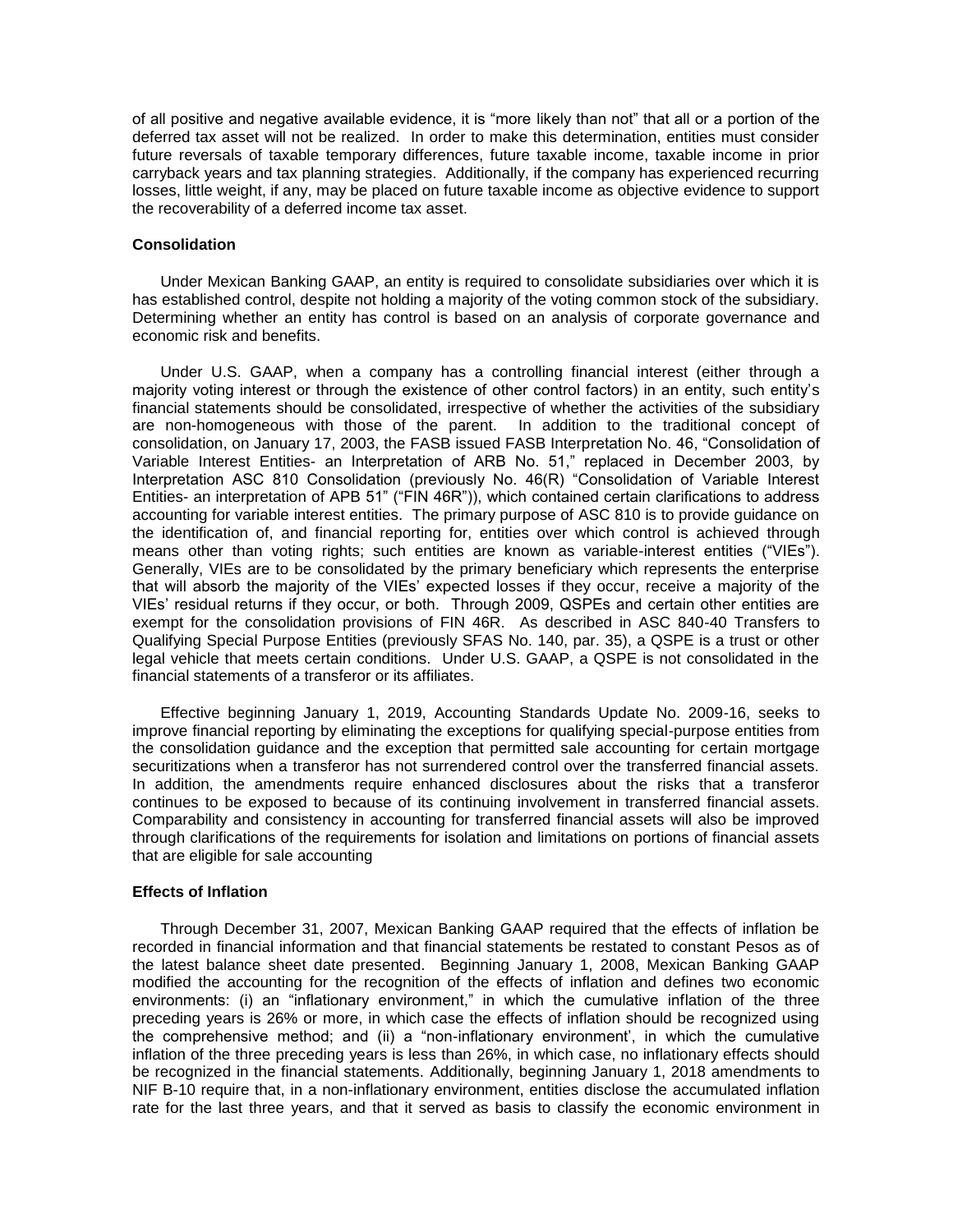which they operated in the current year as non-inflationary; the accumulated inflation rate of the last two years, and the inflation rate for the reporting period.

Under U.S. GAAP, historical costs must be maintained in the basic financial statements. Business enterprises are encouraged to disclose certain supplemental information concerning changing prices on selected statement of income and balance sheets items. Typically, however, no gain or loss on monetary position is recognized in the financial statements. However, specific rules and regulations established by the SEC allow for the presentation of inflation in a company's reconciliation from local GAAP to U.S. GAAP for companies registering securities with the SEC for sale in the United States, when, for local purposes, such company prepares comprehensive pricelevel adjusted financial statements, as required or permitted by their home-country GAAP.

The recording of appraisals of fixed assets is prohibited, with the objective of maintaining historical cost in the balance sheet. Although the effects of inflation are not recognized in the financial statements under U.S. GAAP, the SEC recognizes that presentation indicating the effects of inflation is more meaningful than historical cost-based financial reporting for Mexican entities because it represents a comprehensive measure of the effects of price level changes in the inflationary Mexican economy. For this reason, the effects of inflation accounting are generally not eliminated from the financial statements of Mexican companies making offerings in the United States securities markets in situations when Mexican MFRS or Mexican Banking GAAP are reconciled to U.S. GAAP.

In addition, under MFRS, NIF B-15, "Foreign Currency Transactions and Translation of Financial Statements of Foreign Operations" allows the restatement of information for prior periods in order to compare such information to information of the most current period presented, based on a weighted average restatement factor that reflects the relative inflation and currency exchange movements of the countries in which we operate. The restatement provisions of NIF B-15 do not meet the SEC's Regulation S-X requirement that the financial statements be stated in the same currency for all periods, because changes in foreign currency exchange rates are included in the restatement factor. Under U.S. GAAP, the primary financial statements should be presented in the same constant reporting currency for all periods.

# **Recent Mexican Banking GAAP Accounting Standards**

As part of its efforts to converge Mexican standards with international standards, CINIF issued the following Mexican Financial Reporting Standards (NIF), Interpretations to Financial Information Standards (INIF) and improvements to NIF applicable to profitable entities which became effective for fiscal years that begin on January 1, 2017 $^{(1)}$  and 2018 $^{(2)}$ .

The improvements consist in specifying the scope and definitions of these NIF to indicate more clearly their application and accounting treatment.

- NIF B-7, Business acquisitions A modification was made to the prospective adoption of the improvements to NIF 2016, which establishes that acquisitions under common control should not form part of the scope of such NIF.  $<sup>(1)</sup>$ </sup>
- NIF B-13, Events after the reporting period If an agreement is reached as of the authorization date for the issuance of the financial statements to maintain the contractual long-term payments of a debt instrument that is in default, such liability may be classified as a long-term item at the date of the financial statements; early application of this guidance as of January 1, 2016 is permitted. (1)
- NIF C-11, Stockholders' equity Establishes that the costs incurred to list shares in a stock market which at the date of such listing were already owned by investors, and for which the issuing entity had already received the respective proceeds, should be recognized in net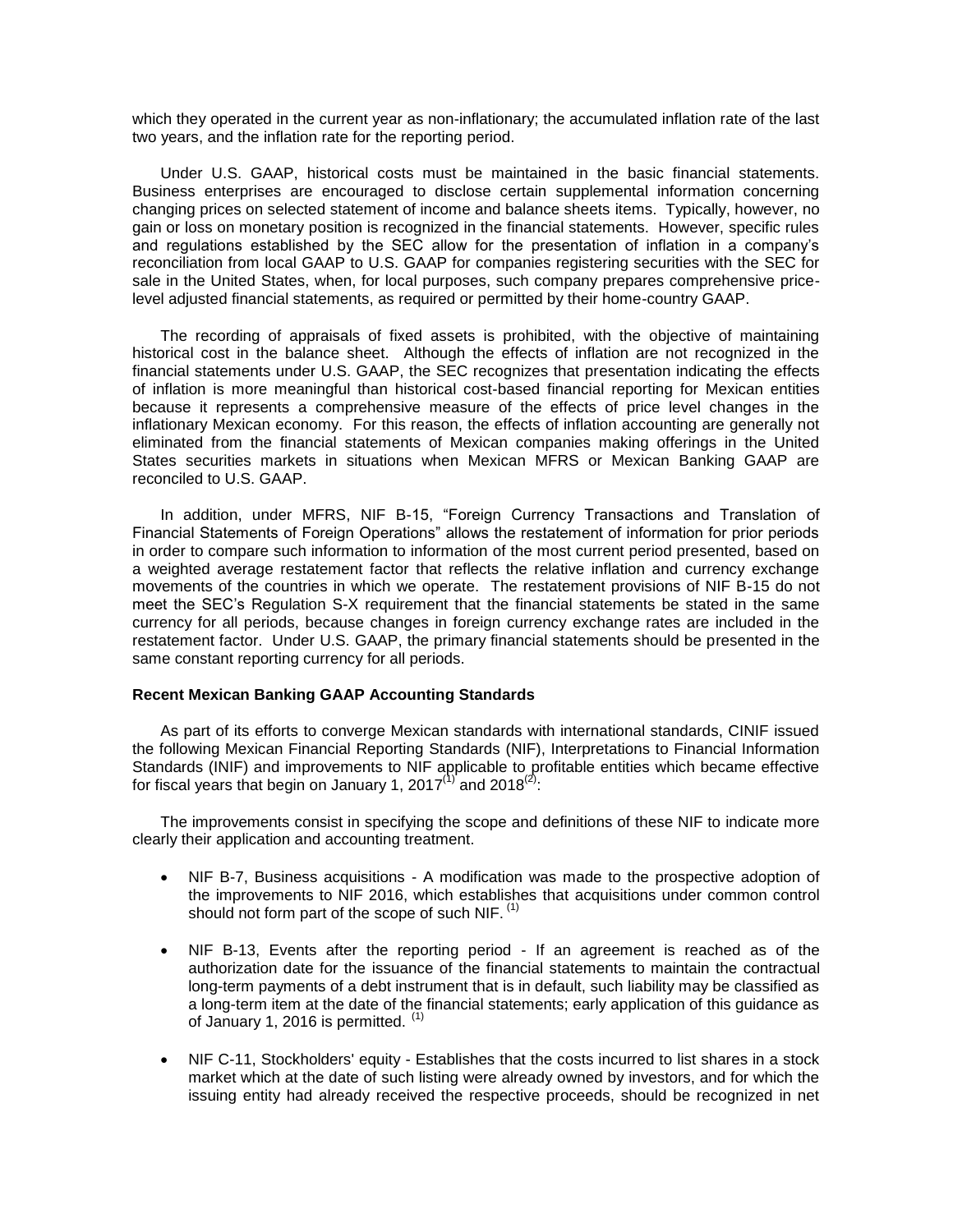income or loss at the time of their accrual, because it is considered that there was no equity transaction. It also clarifies that any expense incurred in the re-issuance of repurchased shares should be recognized as a reduction of the capital issued and placed.  $<sup>(1)</sup>$ </sup>

- NIF D-3, Employee benefits Is modified to establish, as a basic principle, that the discount rate to be used in the determination of the present value of the long-term defined benefit obligation should be a free market rate with a very low credit risk, which represents the value of money over time. Consequently, either the government bond market rate or the market rate for high-quality corporate bonds in absolute terms in a deep market, could be used, indistinctly, provided that the latter complies with the requirements established in Appendix B– Application guidance, B1– Guidance for the identification of issues of highquality corporate bonds in absolute terms in a deep market. Early application is allowed.<sup> $(1)$ </sup>
- NIF C-14, Transfer and disposals of financial assets States that the recognition of the change to this NIF, effective from January 2018, should be made retrospectively for all financial statements presented in comparative periods. The change establishes that an entity should recognize a transferred asset as long as it has a continuous involvement, and that subsequent recognition for such asset should be based on the applicable NIF, according to the class of asset and its classification as determined by the entity. These requirements are consistent to those set out in ASC 860 for the transfer and disposal of financial assets. (2)

Furthermore, in January 2017, the CNBV published an amendment to Mexican Banking GAAP with respect to the methodology for

Additionally, CINIF issued the following Mexican Financial Reporting Standards (NIF), Interpretations to Financial Information Standards (INIF) and improvements to NIF applicable to credit institutions, which become effective for fiscal years that begin on January 1, 2019:

- NIF B-17 "Fair value measurement".
- NIF C-2 "Investments in financial instruments".
- NIF C-3 "Accounts receivable".
- NIF C-9 "Provisions, contingencies, and commitments".
- NIF C-10 "Derivative financial instruments and hedging activities".
- NIF C-16 "Impairment of receivable financial instruments".
- NIF C-19 "Payable financial instruments".
- NIF C-20 "Receivable financial instruments, principal and interests".
- NIF D-1 "Revenues from contracts with customers".
- NIF D-2 "Costs from contracts with customers".

At the date of this report, the Institution's management is in the process of assessing the effects of adopting these new standards on its financial information, which will be informed once the CNBV has officially published the A-2 Criterion, "Applicability of Particular Standards", which might include specifics about the adoption of the abovementioned standards for financial institutions.

# **Recent U.S. GAAP Accounting Standards**

In January 2016, the FASB issued ASU 2016-06. The ASU amends ASC 820, Fair Value Measurements and Disclosures (SFAS No. 157) to add new requirements for disclosures about transfers into and out of Levels 1 and 2 and separate disclosures about purchases, sales, issuances, and settlements relating to Level 3 measurements. It also clarifies existing fair value disclosures about the level of disaggregation and about inputs and valuation techniques used to measure fair value. This ASU amends guidance on employers' disclosures about postretirement benefit plan assets under ASC 715, Compensation – Retirement Benefits, to require that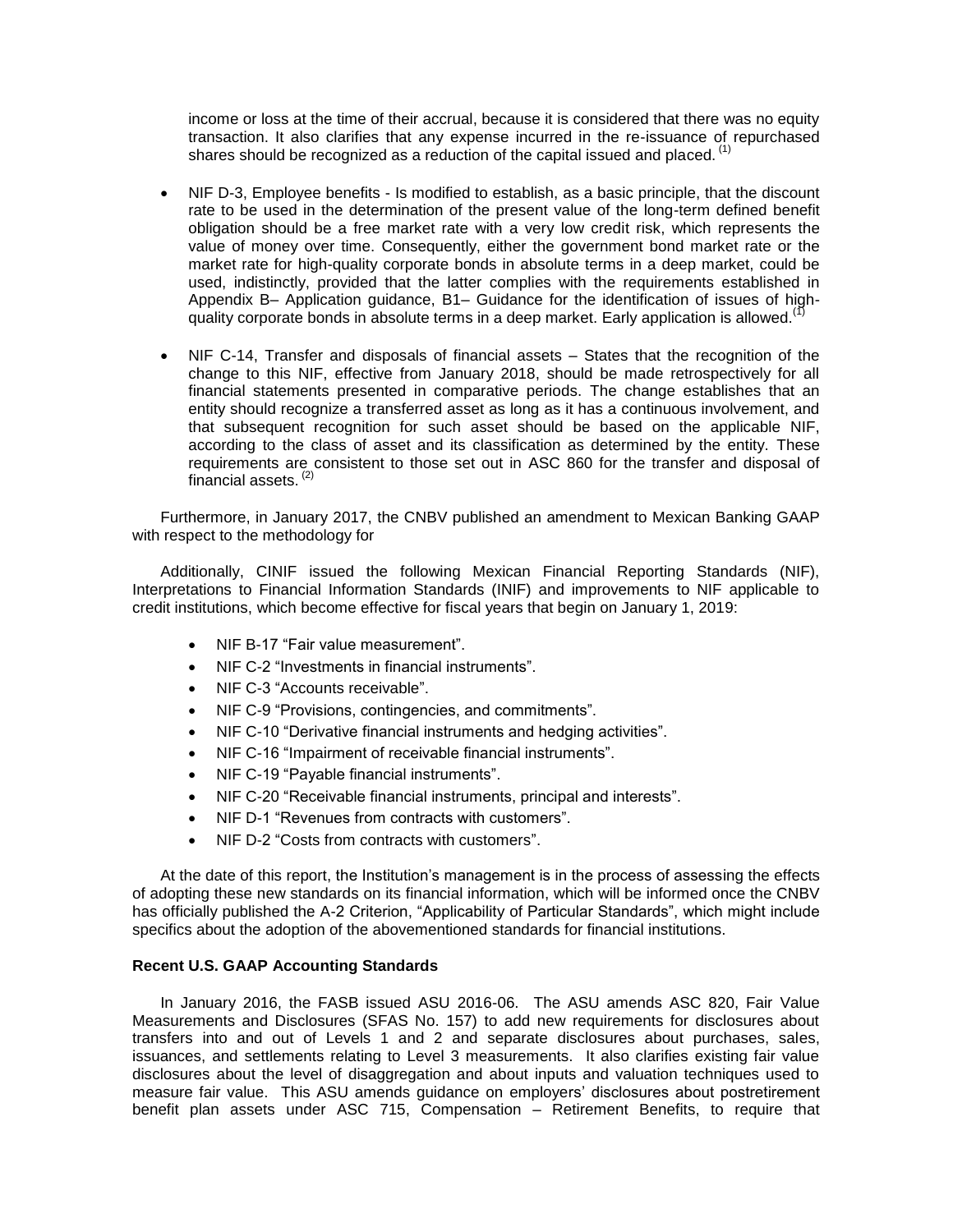disclosures be provided by classes of assets instead of by major categories of assets. The guidance in the ASU is effective for the first reporting period (including interim periods) beginning after December 15, 2009, except for the requirement to provide the Level 3 activity of purchases, sales, issuances, and settlements on a gross basis, which will be effective for fiscal years beginning after December 15, 2016, and for interim periods within those fiscal years. In the period of initial adoption, entities will not be required to provide the amended disclosures for any previous periods presented for comparative purposes. However, those disclosures are required for periods ending after initial adoption. Early adoption is permitted.

In January 2016, the FASB issued ASU 2016-01, Recognition and Measurement of Financial Assets and Financial Liabilities. The amendments in this ASU require all equity investments to be measured at fair value with changes in the fair value recognized through net income (other than those accounted for under equity method of accounting or those that result in consolidation of the investee). The amendments in this ASU also require an entity to present separately in other comprehensive income the portion of the total change in the fair value of a liability resulting from a change in the instrument-specific credit risk when the entity has elected to measure the liability at fair value in accordance with the fair value option for financial instruments. In addition the amendments in this ASU eliminate the requirement to disclose the fair value of financial instruments measured at amortized cost for entities that are not public business entities and the requirement to disclose the method(s) and significant assumptions used to estimate the fair value that is required to be disclosed for financial instruments measured at amortized cost on the balance sheet for public business entities. This ASU is effective for annual reporting periods beginning after December 15, 2018.

In February 2016, the FASB issued ASU 2016-02, Leases, which introduces a lessee model that brings most leases on the balance sheet. The new standard also aligns many of the underlying principles of the new lessor model with those of ASC 606, the FASB's new revenue recognition standard (e.g., those related to evaluating when profit can be recognized). Furthermore, the ASU addresses other concerns related to the current leases model. For example, the ASU eliminates the requirement in current U.S. GAAP for an entity to use bright-line tests in determining lease classification. The ASU also requires lessors to increase the transparency of their exposure to changes in value of their residual assets and how they manage that exposure. The amendments in this ASU are effective for annual reporting periods beginning after December 15, 2019 with early application permitted.

In March 2016, the FASB issued ASU 2016-09, Improvements to Employee Share-Based Payment Accounting, which simplifies several aspects of the accounting for employee share-based payment transactions, including the income tax consequences, classification of awards as either equity or liabilities, and classification on the statement of cash flows. The amendments in this ASU are effective for annual periods beginning after December 15, 2017 with early adoption permitted.

In June 2016, the FASB issued ASU 2016-13, Measurement of Credit Losses on Financial Instruments, which amends guidance on reporting credit losses for assets held at amortized cost basis and available for sale debt securities. The ASU eliminates the probable initial recognition threshold in current guidance and, instead, requires an entity to reflect its current estimate of all expected credit losses. This ASU affects entities holding financial assets and net investment in leases that are not accounted for at fair value through net income. The amendments affect loans, debt securities, trade receivables, net investments in leases, off balance sheet credit exposures, reinsurance receivables, and any other financial assets not excluded from the scope that have the contractual right to receive cash. The amendments in this ASU are effective for annual periods beginning after December 15, 2020.

In August 2016, the FASB issued ASU 2016-15, Classification of Certain Cash Receipts and Cash Payments – a consensus of the FASB Emerging Issues Task Force, which addresses the following eight specific cash flow issues: Debt prepayment or debt extinguishment costs; settlement of zero-coupon debt instruments or other debt instruments with coupon interest rates that are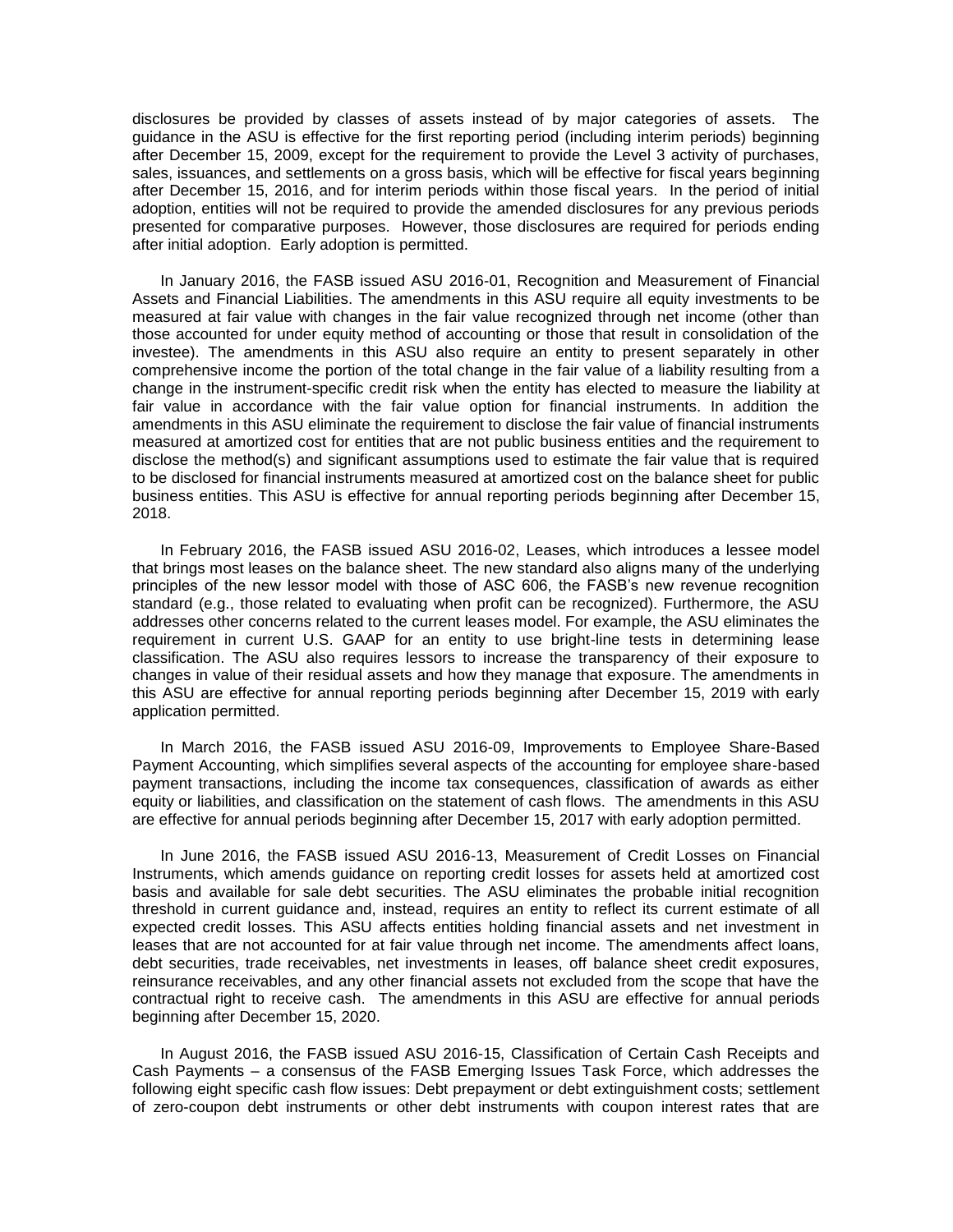insignificant in relation to the effective interest rate of the borrowing; contingent consideration payments made after a business combination; proceeds from the settlement of insurance claims; proceeds from the settlement of corporate-owned life insurance policies (COLIs) (including bankowned life insurance policies (BOLIs)); distributions received from equity method investees; beneficial interests in securitization transactions; and separately identifiable cash flows and application of the predominance principle. The ASU is effective for annual periods beginning after December 15, 2018 with early adoption permitted.

In October 2016, the FASB issued ASU 2016-16, Income Taxes (Topic 740) Intra-Entity Transfers of Assets Other Than Inventory, which requires that entities recognize the income tax consequences of an intra-entity transfer of an asset other than inventory when the transfer occurs. The amendments in this Update do not change US GAAP for the pre-tax effects of an intra-entity asset transfer under Topic 810, Consolidation, or for an intra-entity transfer of inventory. This ASU is effective for annual periods beginning after December 15, 2018 with early adoption permitted.

In November 2016, the FASB issued ASU 2016-18, Restricted Cash – a consensus of the FASB Emerging Issues Task Force, which requires that a statement of cash flows explain the change during the period in the total of cash, cash equivalents, and amounts generally described as restricted cash or restricted cash equivalents. Therefore, amounts generally described as restricted cash and restricted cash equivalents should be included with cash and cash equivalents when reconciling the beginning-of-period and end-of-period total amounts shown on the statement of cash flows. The amendments in this Update apply to all entities that have restricted cash or restricted cash equivalents and are required to present a statement of cash flows. This ASU is effective for annual periods beginning after December 15, 2018 with early adoption permitted.

In January 2017, the FASB issued ASU 2017-01, Business Combinations (Topic 805): Clarifying the Definition of a Business, which provides a screen to determine when an integrated set of assets and activities (referred to collectively as a "set") is not a business. If the screen is not met, it (1) requires that to be considered a business, a set must include, at a minimum, an input and a substantive process that together significantly contribute to the ability to create output and (2) removes the evaluation of whether a market participant could replace the missing elements. This ASU is effective for annual periods beginning after December 15, 2018.

In January 2017, the FASB issued ASU 2017-04, Intangibles – Goodwill and Other (Topic 350): Simplifying the Test for Goodwill Impairment. ASU Topic 350, Intangibles—Goodwill and Other (Topic 350), currently requires an entity that has not elected the private company alternative for goodwill to perform a two-step test to determine the amount, if any, of goodwill impairment. In Step 1, an entity compares the fair value of a reporting unit with its carrying amount, including goodwill. If the carrying amount of the reporting unit exceeds its fair value, the entity performs Step 2 and compares the implied fair value of goodwill with the carrying amount of that goodwill for that reporting unit. An impairment charge equal to the amount by which the carrying amount of goodwill for the reporting unit exceeds the implied fair value of that goodwill is recorded, limited to the amount of goodwill allocated to that reporting unit. The amendments in this ASU remove the second step of the test. An entity will apply a one-step quantitative test and record the amount of goodwill impairment as the excess of a reporting unit's carrying amount over its fair value, not to exceed the total amount of goodwill allocated to the reporting unit. The new guidance does not amend the optional qualitative assessment of goodwill impairment. This ASU is effective for annual periods beginning after December 15, 2021 with early adoption permitted for interim or annual goodwill impairment tests performed on testing dates after January 1, 2017.

In March 2017, the FASB issued ASU 2017-07, Compensation – Retirement Benefits (Topic 715): Improving the Presentation of Net Periodic Pension Cost and Net Postretirement Benefit Cost. The amendments in this ASU require that an employer report the service cost component in the same line item or items as other compensation costs arising from services rendered by the pertinent